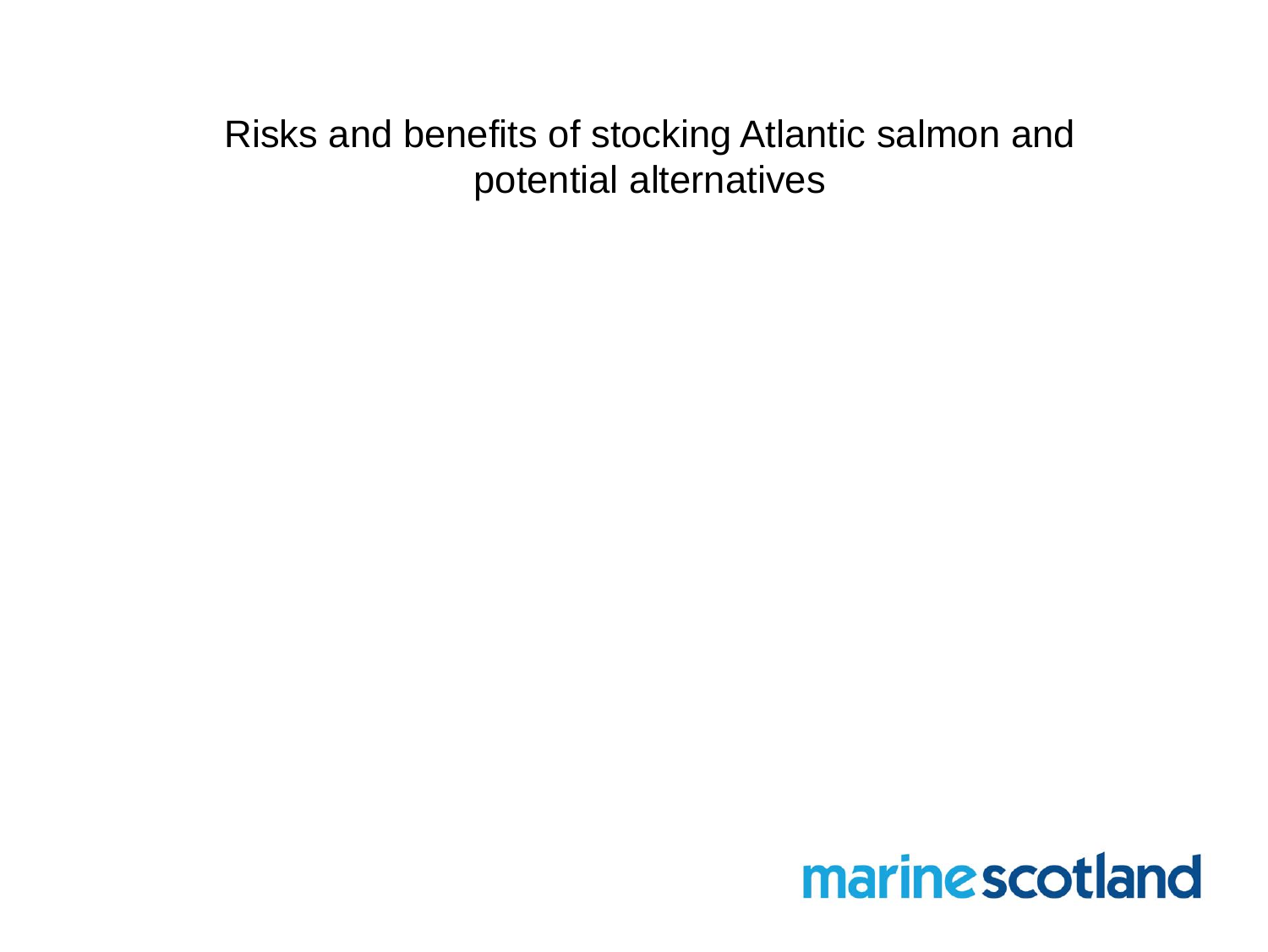## **Benefits of stocking**

- **Feel good factor (for some)**
- **Ranched smolts (ten-fold lower survival than wild)**
- **Use of unstocked areas devoid of wild salmon if appropriate broodstock are used- River Conon is a good example**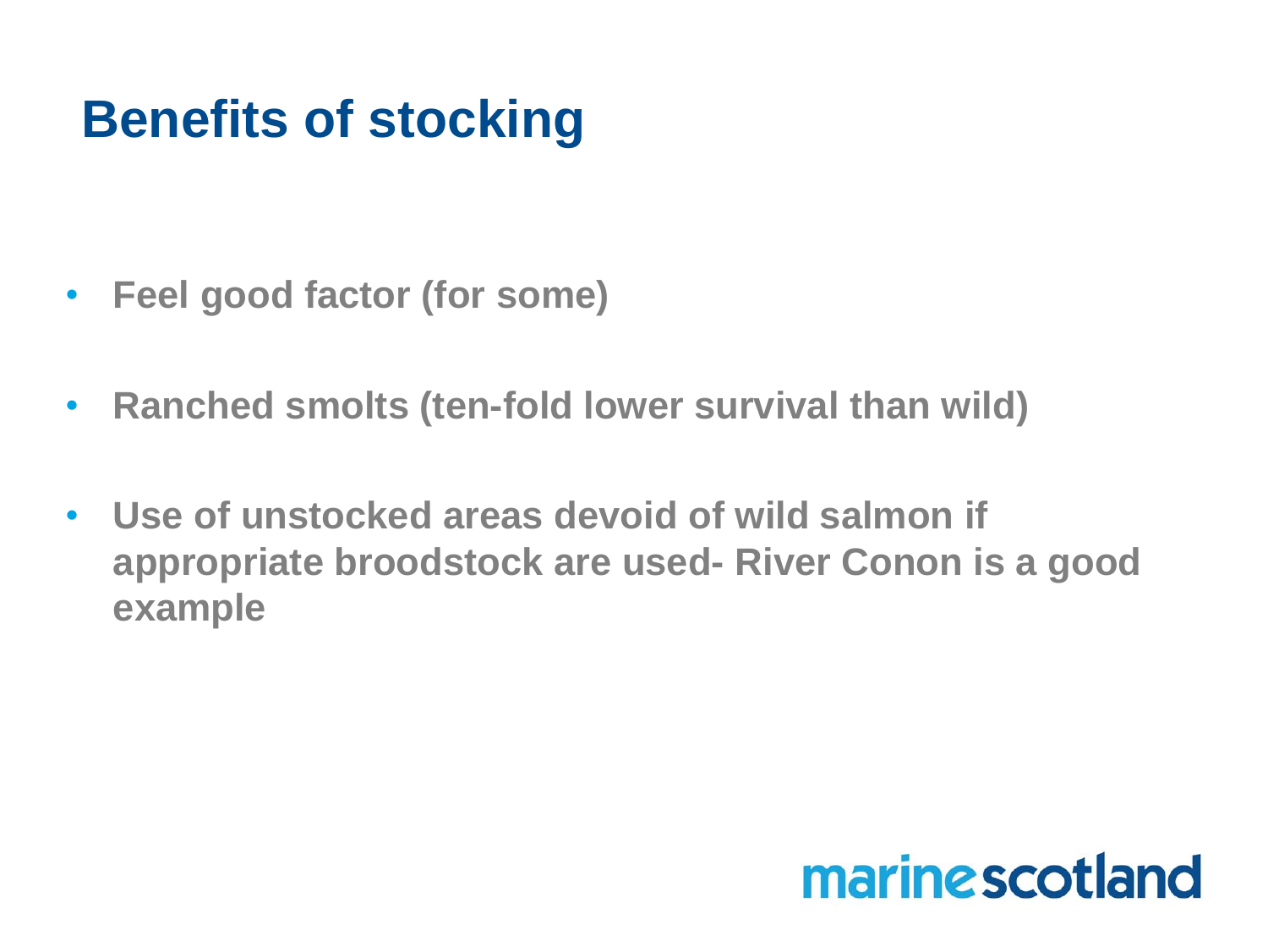### **Risks of stocking**

- **Fry: numerous weedy runts that cannot survive the winter**
- **Attract predators**
- **Mess up local adaptation**
- **Introgression of mal-adapted genes to bring the wild population down (can occur due to hatchery rearing or inappropriate broodstock)**
- **Ranched fish cause introgression in non-target rivers**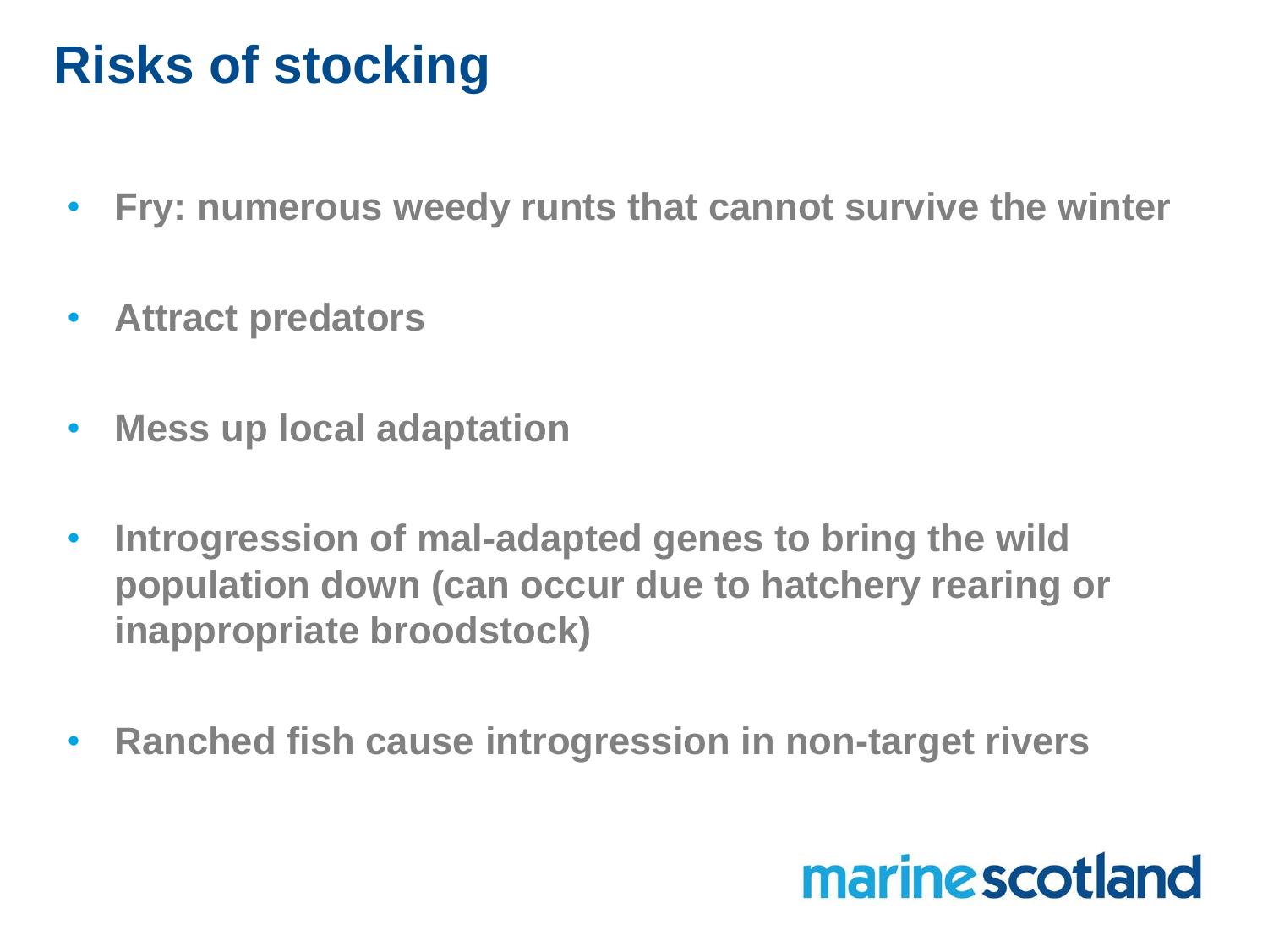## **Essential good practice**

- **the hatchery facility is registered;**
- **Wild broodstock are used;**
- **broodstock normally represents no more than 2% of estimated adult returners for the associated assessed area, as reported in Marine Scotland's latest assessment;**
- **there is an appropriate mating scheme to ensure good genetic diversity among the progeny;**
- **introductions are of local origin wild Atlantic salmon from the same river and in the case of large rivers, from the same sub-catchment;**
- **introductions are within the native range of wild Atlantic salmon, as defined by Scottish Natural Heritage (SNH) ;**
- **introductions are of ova and/or unfed fry;**
- **an appropriate monitoring plan is put in place to measure the outcomes of the stocking operation.**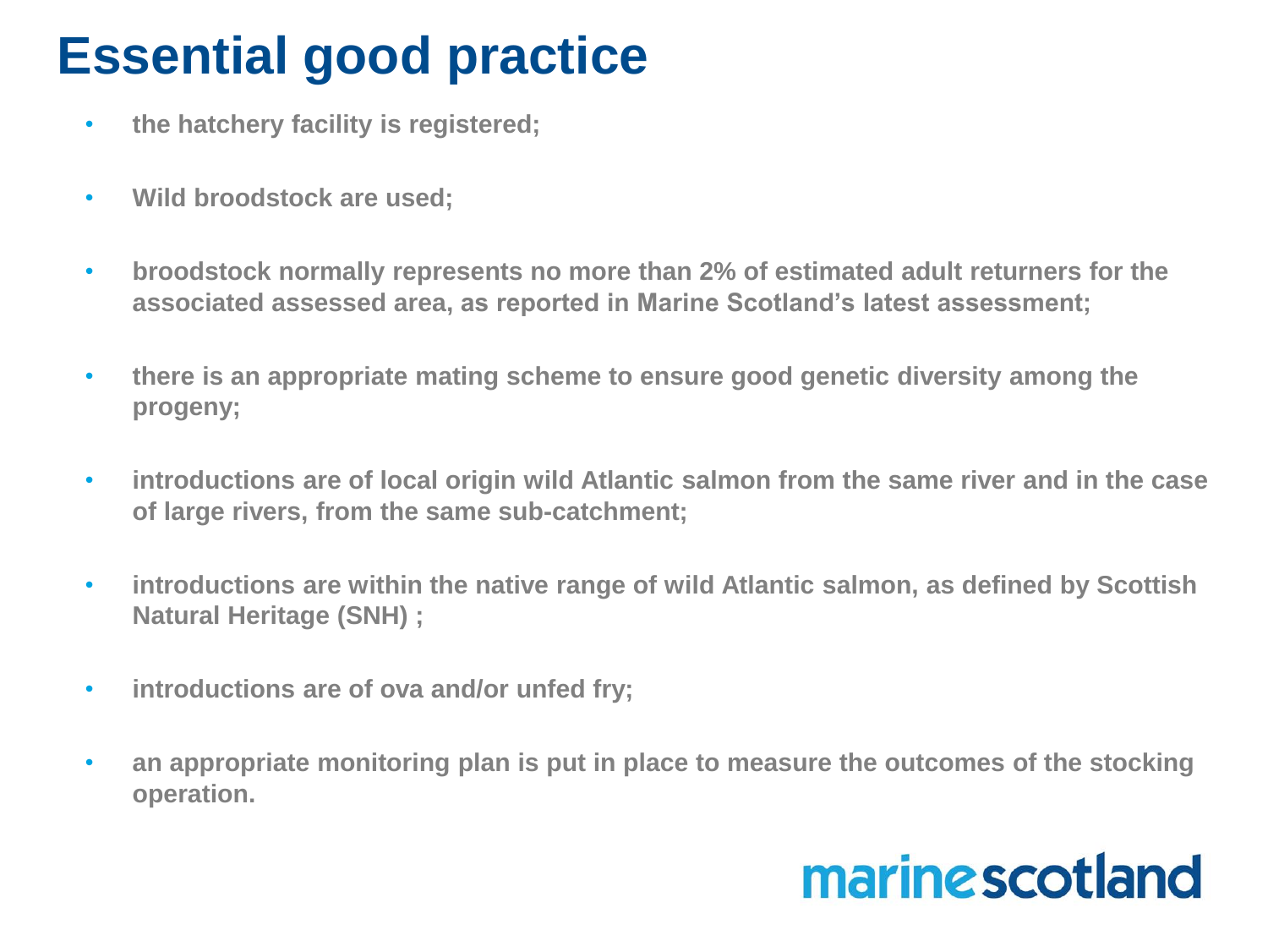#### **Current Marine Scotland position**

• **In advance of 2020 season, a review and potential consultation on changes to the current licensing process which permits wild Atlantic salmon introductions will be completed.**

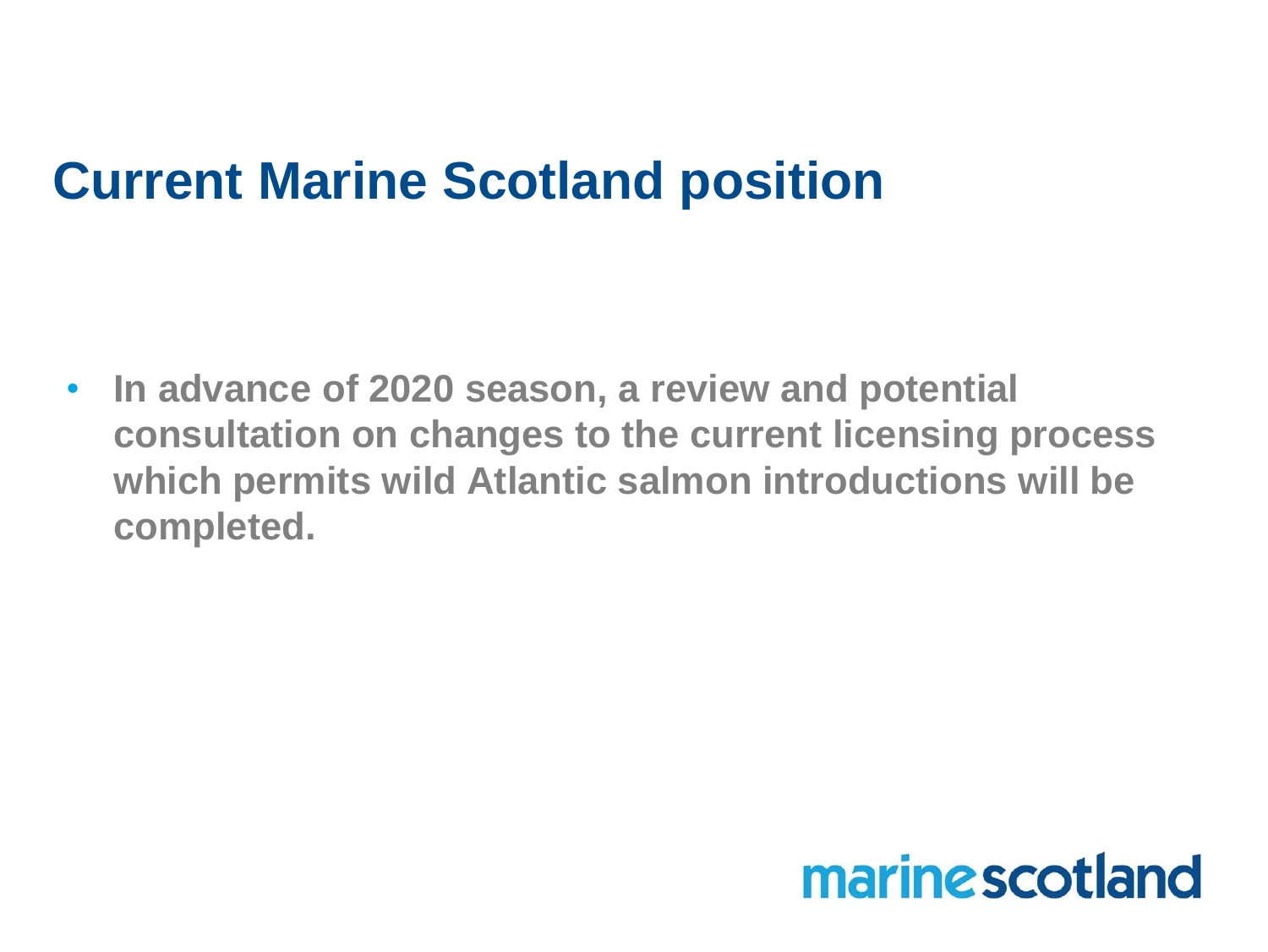## **Alternative 1. Movement of wild fry**

**Possible benefits:**

• Spreads local clusters of fry from near nests to increase survival

**Risks:**

- Handling delicate early life stages
- Need a very good understanding of local population dynamics to be effective